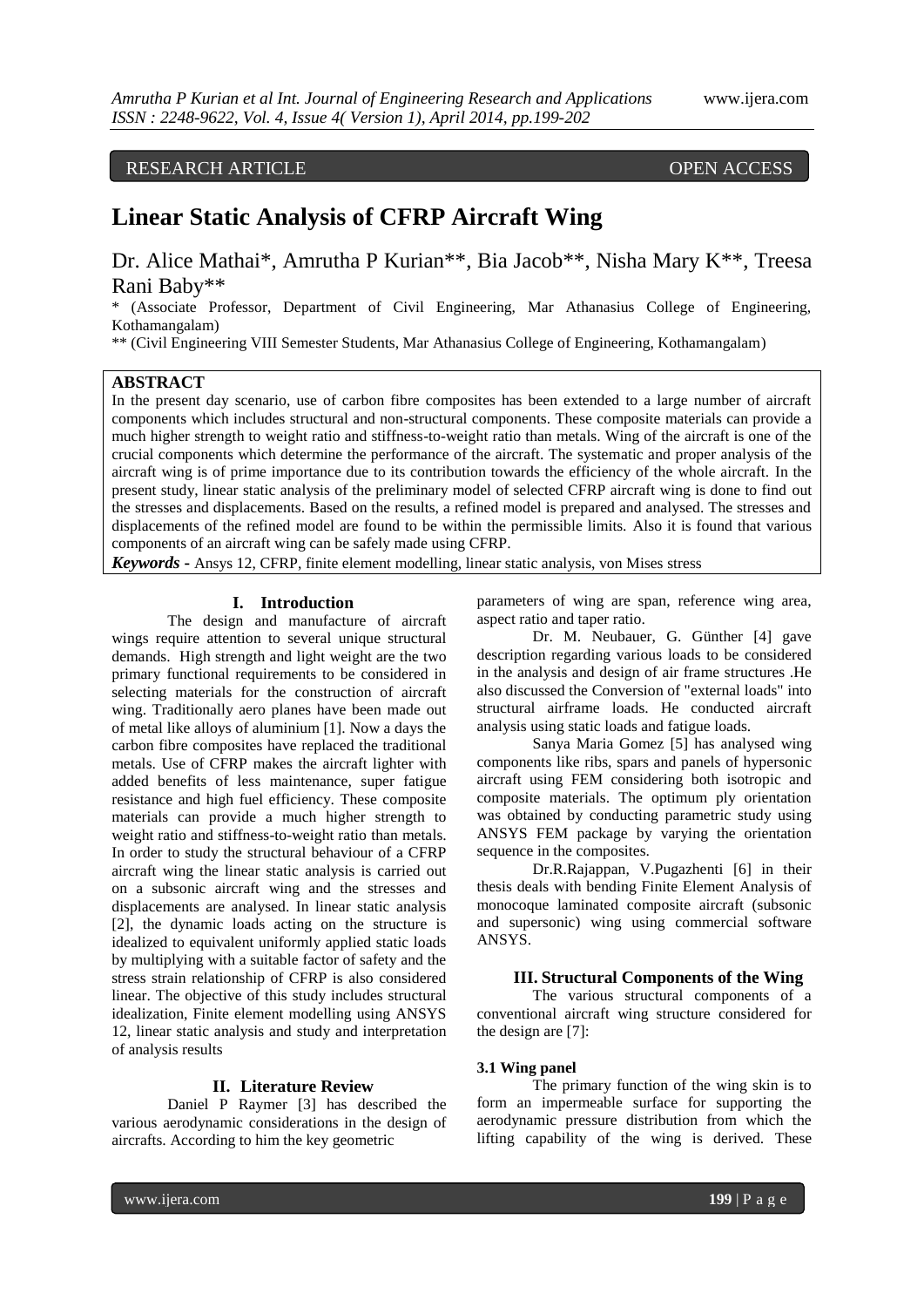aerodynamic forces are transmitted in turn to the ribs by the skin through plate and membrane action.

#### **3.2 Ribs**

 The wing ribs are the forming and shaping structural member of an aircraft wing. The ribs provide the necessary aerodynamic shape which is required for generation of lift by the aircraft. They are attached to the wing spars and thus provide structural stiffness. Ribs also act as a member for transfer or distribution of loads from wing panel to spars.

#### **3.3 Spars**

 The wing spars are the main load carrying structural member of the aircraft wing. The wing spars are used to carry the loads that occur during the flight (flight loads) as well as carry the weight of the aircraft wing while on the ground (ground loads). The spars are the longitudinal load carrying members which are connected to the ribs.

#### **IV. Material Used**

The entire wing is considered to be made up of CFRP composites. The properties of the carbon fibre reinforced polymer used in the present study are given in TABLE 1 below:

| Young's Modulus (longitudinal) | 270 GPa       |
|--------------------------------|---------------|
| Young's Modulus (transverse)   | 5.535 GPa     |
| Inplane shear Modulus          | 3.870 GPa     |
| <b>Mass Density</b>            | 1760 $kg/m^3$ |
| Major Poisson's Ratio          | 0.365         |

#### **V. Aircraft Loads**

The aircraft wings are subjected to a wide variety of aerodynamic, structural, wind, and flight and ground loads [4]. The major forces and loads acting on the wing are:

- 1. Pressure force: For an aircraft wing higher pressure exists on the bottom surface while a lower pressure exists on the top surface which results in generation of an upward force known as the lift.
- 2. Drag force: Drag is a consequence of flight in a medium such as air or any other fluid having density. It should also be resisted by wings.
- 3. Gravity: Self weight of the wing which acts in the downward direction.

After a number of studies the load on the aircraft wing is assumed as a uniformly distributed

pressure of magnitude 56 kN/ $m<sup>2</sup>$  acting on the top panel.

#### **VI. Structural Idealization**

Wing components such as ribs and spars are idealized as general plate elements [8]. The wing is idealized to consist of four equally spaced ribs and two spars at leading and trailing edges [5]. The wing is idealized as a cantilever beam with fixity at the fuselage end. The connection between various components is assumed as rigid. All the structural components are designed to have a thickness of 2 mm.

### **VII. Wing Model Using ANSYS Software**

ANSYS is a general purpose finite element modelling package for numerically solving a wide variety of mechanical problems. These problems include static/dynamic structural analysis (both linear and non linear), heat transfer and fluid problems, as well as acoustic and electro-magnetic problems. Wing was modelled in ANSYS SOFTWARE using shell element, SHELL99 [9].This element can be used for layered applications of a structural shell model. The element has six degrees of freedom at each node, translations in the nodal x, y and z directions and rotations about the nodal x, y and z axes.



#### Figure 1: SHELL99 Geometry Fig 1 above shows the geometry of the shell 99 element where, LN=Layer Number and NL=Total Number of Layers.

# **VIII. Analysis of PreliminaryWing Model**

The analysis results of the preliminary model are shown in the following figures. Fig 2 shows the meshed model of the aircraft wing. Fig 3 shows finite element model of CFRP aircraft wing with load and boundary condition and Fig 4 shows the deformed configuration.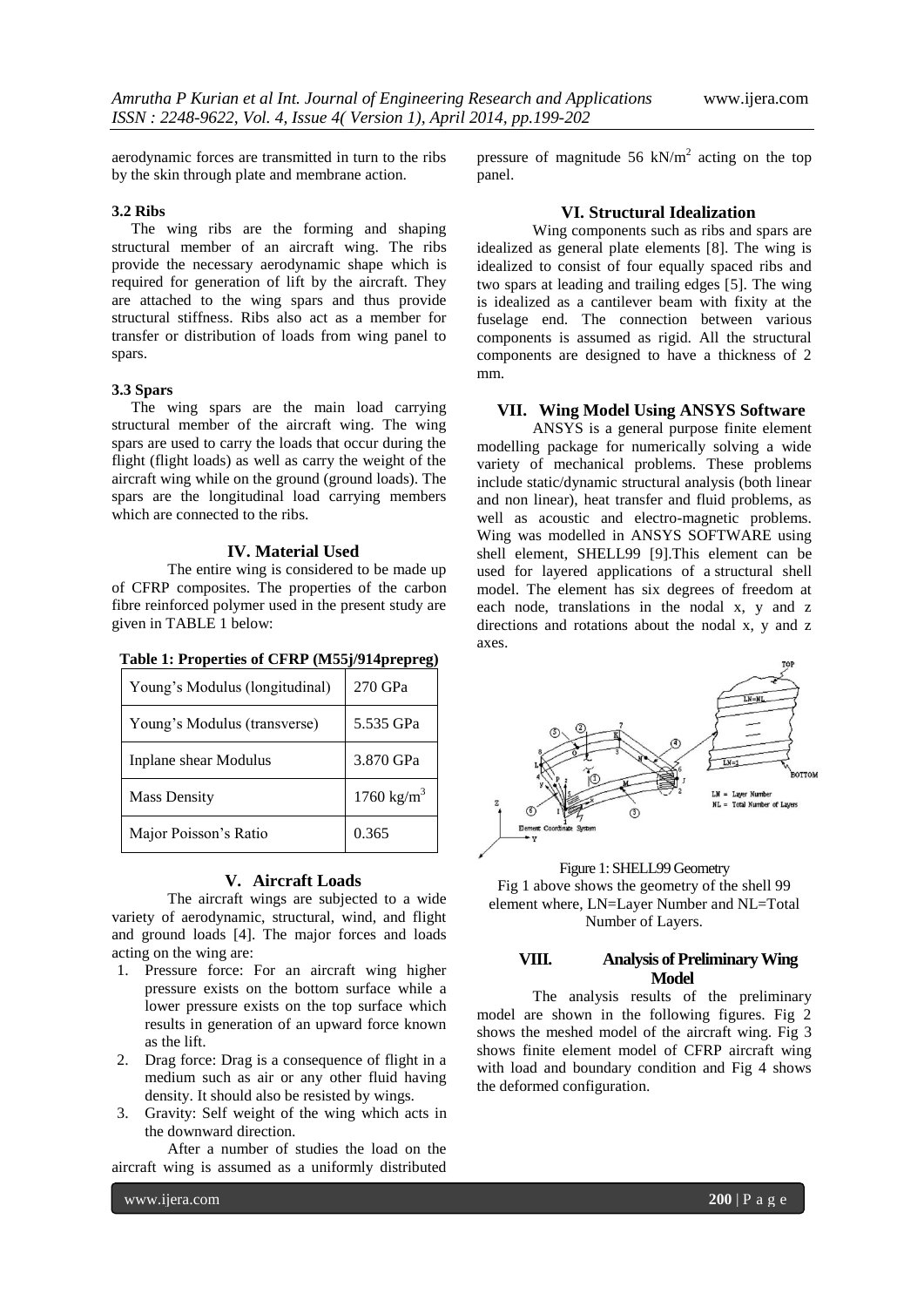

Figure 2: finite element model of CFRP aircraft wing



Figure 3: finite element model of CFRP aircraft wing with load and boundary condition



Figure 4: Deformed configuration of finite element model

The maximum deflection occurs at top mid panel near to the rear spar and its magnitude is 85.921mm. The increased deflection in the mid panel than in the end panel is due to the larger distance between the supporting spars at the middle portion.



Figure 5: nodal solution for von Mises stress

The nodal solution for von Mises stresses are shown in Fig 5.The figure shows that maximum stress intensity of magnitude  $2240N/mm^2$  occurs at the middle portion of rear spar which is more than the permissible stress in CFRP (1800N/mm<sup>2</sup>)[10]. Also there is stress concentration at ribs and spars. This stress concentration occurs as these are designed as simple plate elements.

#### **IX. Analysis Using Refined Model**

The initial mathematical model is refined by designing the ribs as I sections and spars as channel sections. The top panel thickness is increased to 6mm for reducing the stress intensity and deflection. The refined model is analysed below. The Fig 6 shows finite element model of refined aircraft wing; figure 7 shows loads with boundary condition. Fig 8 is the deformed shape of the finite element model and Fig 9 shows the von Mises stress acting on the finite element model of the structure.



Figure 6: finite element model of refined aircraft wing



Figure 7: Loads with boundary condition

www.ijera.com **201** | P a g e